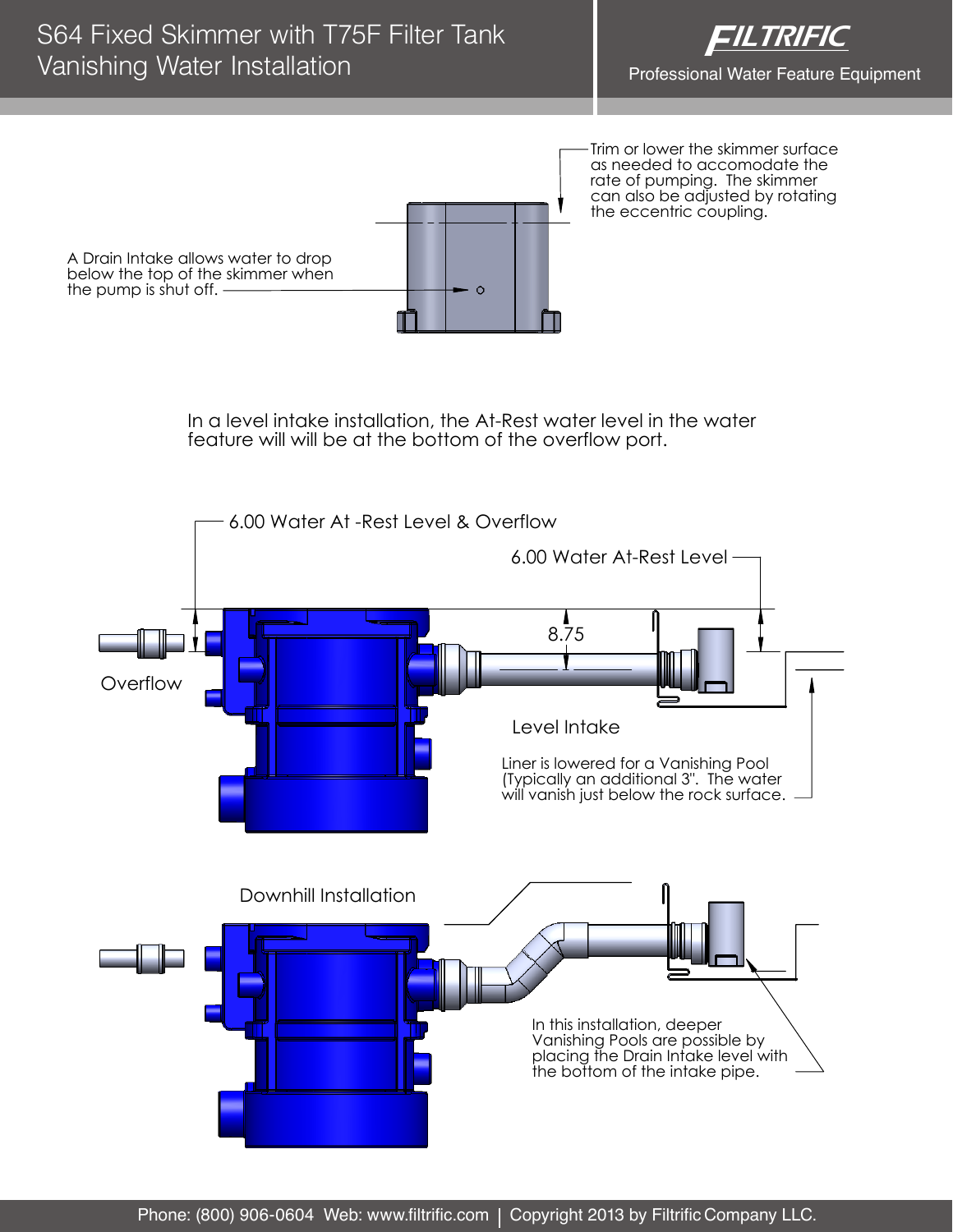## S64 Fixed Skimmer with T75F Filter Tank Pond & Hybri-Pond Installation



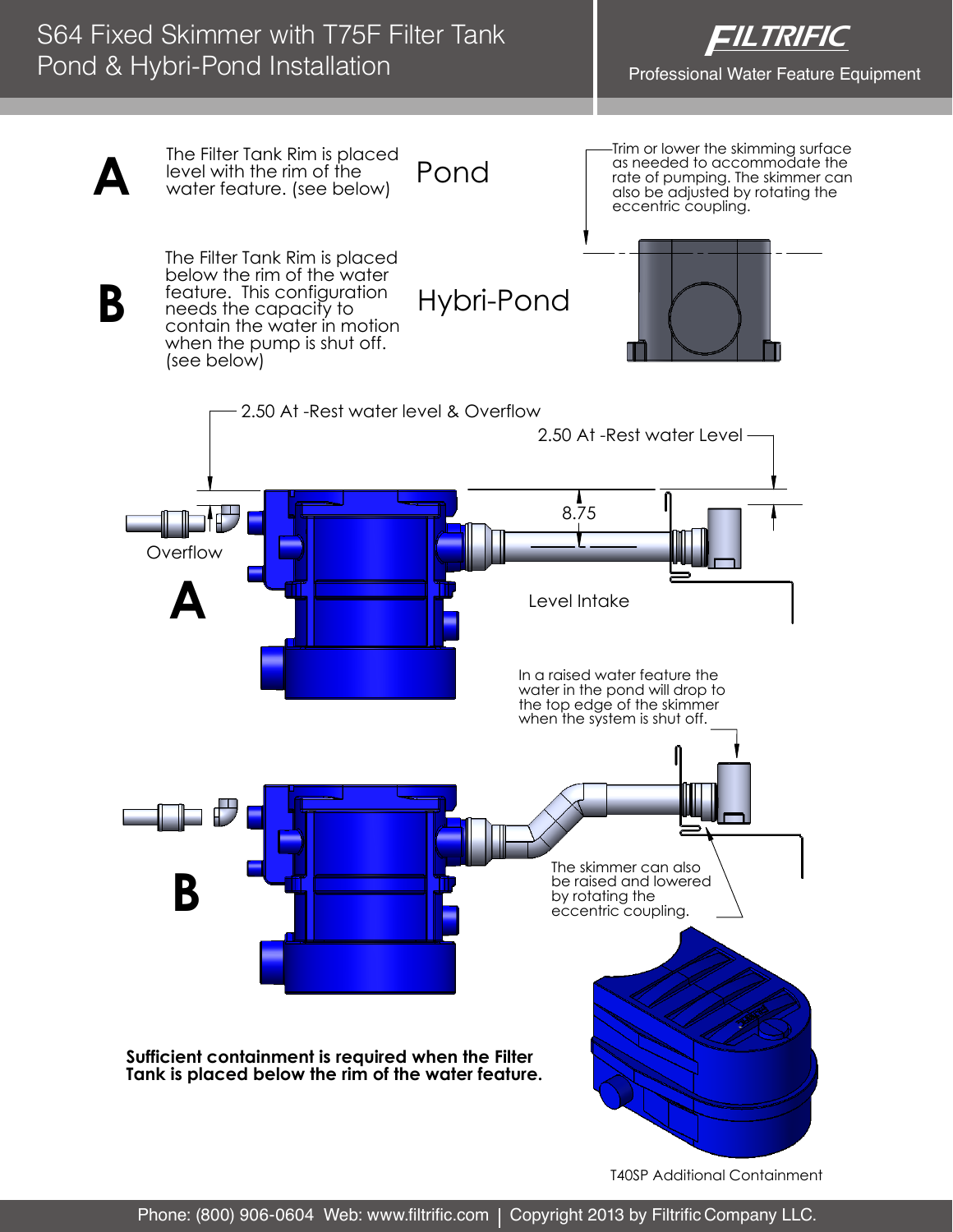

Trim or lower the skimmer surface as needed to accommodate the rate of pumping. the skimmer can also be adjusted by rotating the eccentric coupling.

A Drain Intake allows water to drop below the top of the skimmer when the pump is shut off.

> In a level intake installation, the AT-Rest water level in the water feature will drop to the bottom of the overflow port.



In this installation, deeper Vanishing Pools are possible by placing the Drain Intake level with the bottom of the intake pipe.